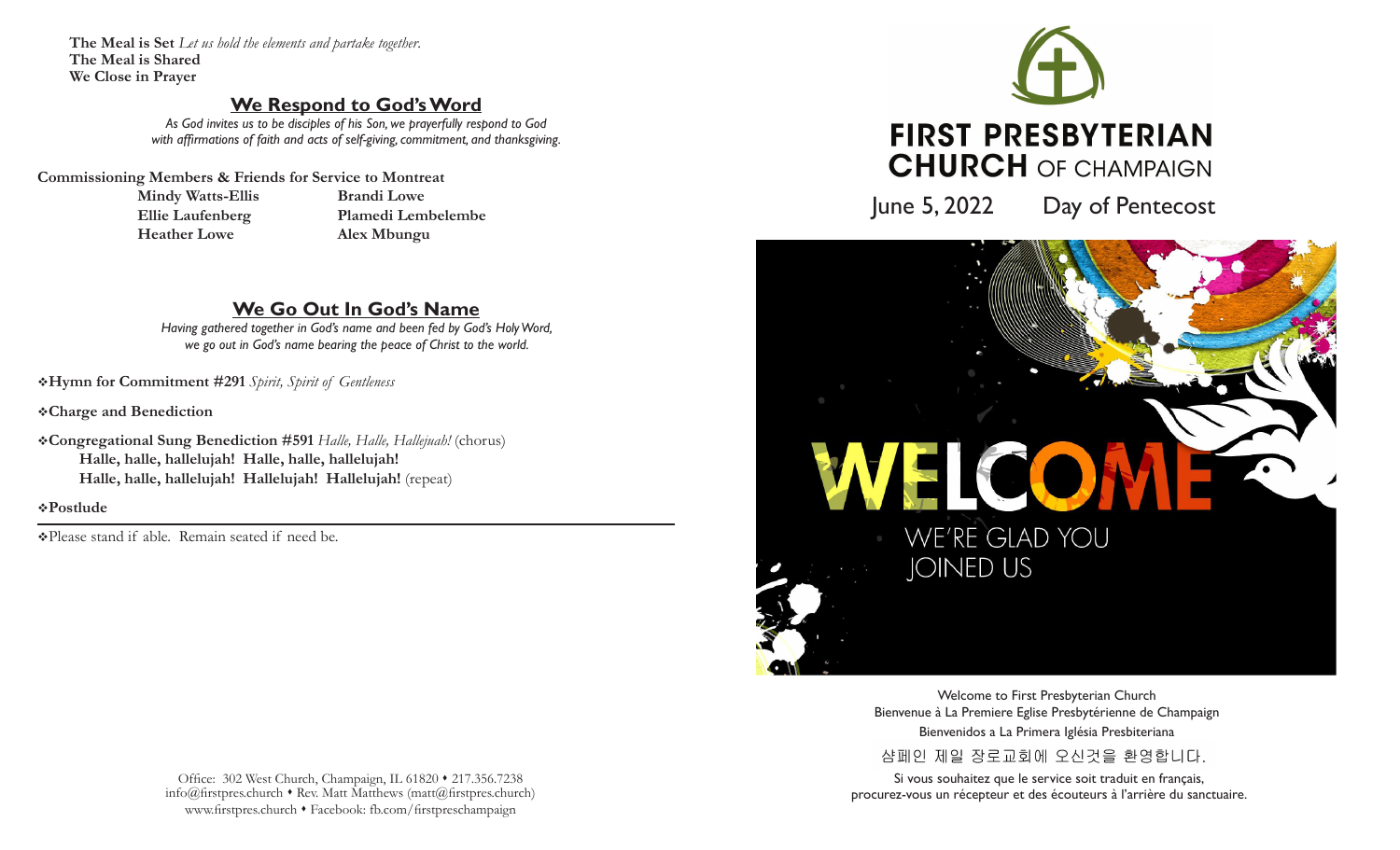### **Welcome to worship!**

*When you enter the sanctuary, please be mindful of the silent prayers of those around you.*

*We invite you to share your contact info in the Friendship Pad when passed, then to stop by our Welcome Center downstairs in Westminster Hall after the service for coffee and fellowship. Mingle with other friends and guests and learn more about this congregation's ministry. Welcome home!*

# **We Gather Together In God's Holy Name**

*God calls us together as "children." Wonderful it is to be so loved! Our natural response is worship.*

**Prelude** 

**Chiming on the Hour of Tower Bell Act of Friendship & Sharing of Prayer Concerns** *Please pass the Friendship Pad and list prayer concerns on the prayer request cards in the pew.* **Greeting & Announcements**

**Minute for Ministry – Pentecost Offering**

### v**Call to Worship**

Send forth your Spirit, O God,  **and renew the face of the Earth.**  Let us worship the Lord with gladness!  **Praise the Lord.** 

v**Hymn #286** *Breathe On Me, Breath of God*

### **Call to Confession**

### **Prayer of Confession**

 **Holy Spirit, you are so full of energy: you are like fire.**

 **And like fire you came upon the disciples at Pentecost. But our lives this past week have not blazed with your Spirit. Forgive us, we pray, and fill us with your Spirit. Come down, O Spirit, fill us and set us on fire. Amen.**

### **Assurance of Pardon**

Hear the good news for us. God pours the Spirit upon us in these moments - the Spirit which comforts us, which encourages us, which transforms us through God's grace.

 **Thanks be to God! The Spirit brings us peace, comforts our hearts, and fills us with hope. We are forgiven and made new. Amen.**

The peace of our Lord Jesus Christ be with you all.

**And also with you.**

### **Passing of the Peace**

God calls us to love one another as God loves us. In this we know the truth of Christ's peace. Share signs of Christ's peace with one another. (*Please greet one another in the peace of Christ.*)

**Invitation to the Offering** *We are invited to return God's tithes and give our offering.* **Offertory** *Bread of the World, In Mercy Broken* (tune Rendez a Dieu)arr. Carlton Young **Sung Response #612** *We Praise You, O God* **We praise you, O God, our Redeemer, Creator; in grateful devotion our tribute we bring; we lay it before you; we kneel and adore you; we bless your holy name: glad praises we sing. Prayer of Dedication & Thanksgiving** 

# **We Gather Around God's Holy Word**

*At the center of Christian life and worship is God's Word incarnate in Christ and God's Word as recorded in scripture. We hear the story of God's love in scripture and sacrament and we say, "Thanks be to God!"*

**Word with Children**

**Prayer for Illumination #466** *Come and Fill Our Hearts* (from *Psalm 106:1* & *118:1a, 29a*) **Come and fill our hearts with Your peace, You alone, O Lord, are holy. Come and fill our hearts with Your peace, Alleluia!**

### **Scripture** *John 14:25-27* (NT pg. 109)

 $25$ "I have said these things to you while I am still with you.  $26$ But the Advocate, the Holy Spirit, whom the Father will send in my name, will teach you everything, and remind you of all that I have said to you. <sup>27</sup>Peace I leave with you; my peace I give to you. I do not give to you as the world gives. Do not let your hearts be troubled, and do not let them be afraid."

This is the Word of the Lord./**Thanks be to God!**

Ceci est la Parole du Seignuer./**Gloire à Dieu** (pronounced "glow-ah ah dew")

**Sermon** *Peace in the Middle of Disruption* Matt Matthews **Matt Matthews** 

### **Celebration of the Lord's Supper**

**We Are Invited We Give Thanks** (sung to *Day Is Done* Ar Hyd Y Nos)  **For the fruit of all creation, Thanks be to God. For the gifts to every nation, Thanks be to God. For the wonders that astound us, For the truths that still confound us. Most of all that love has found us, Thanks be to God… The Lord's Prayer Our Father, who art in heaven, hallowed be thy name, thy kingdom come, thy will be done, on earth as it is in heaven. Give us this day our daily bread; and forgive us our debts,**

 **as we forgive our debtors; and lead us not into temptation, but deliver us from evil. For thine is the kingdom, and the power, and the glory, forever. Amen. Hear our prayer O Lord.**